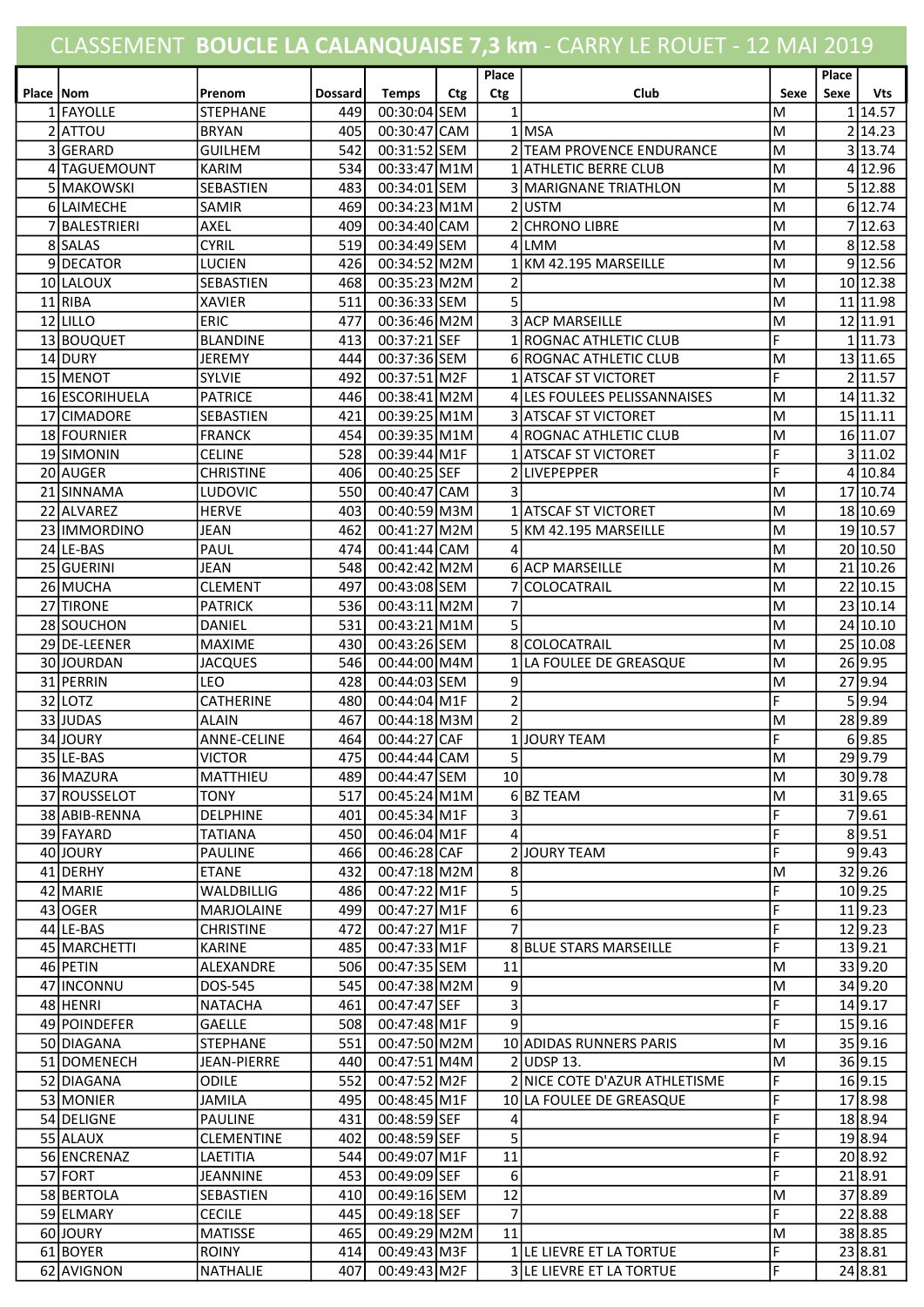| 63 GUARINO      | VALERIE           | 458  | 00:50:02 M2F   | 41           |                                 | lF.            | 25 8.75 |
|-----------------|-------------------|------|----------------|--------------|---------------------------------|----------------|---------|
| 64 PETITALOT    | ISABELLE          | 507  | 00:50:16 M1F   |              | 12 SCO STE MARGUERITE MARSEILLE | F              | 26 8.71 |
| 65 DEVERLY      | <b>BERNARD</b>    | 433  | 00:50:41 M3M   |              | <b>3 AIDE ET COMBAT</b>         | ΙM             | 39 8.64 |
| 66 VILLEMUS     | <b>GILLES</b>     | 540  | 00:51:01 M1M   | 7            |                                 | M              | 40 8.59 |
| 67 CROZE        | LAURA             | 425  | 00:51:29 SEF   | 8            |                                 | F              | 27 8.51 |
| 68 CROZE        | <b>BERNARD</b>    | 424  | 00:51:30 M3M   | 4            |                                 | M              | 418.50  |
| 69 ZANNETTACCI  | <b>MYRIAM</b>     | 541  | 00:51:32 M3F   |              | 2 LA FOULEE DE GREASQUE         | F              | 28 8.50 |
| 70 MONACO       | PHILIPPE          | 549  | 00:51:33 M3M   | 5            |                                 | M              | 42 8.50 |
| 71 BOGGIO       | <b>MARIE</b>      | 411  | 00:51:47 SEF   | 9            |                                 | F              | 29 8.46 |
| 72 SARLIN       | <b>VINCENT</b>    | 521  | 00:51:48 M3M   | 6            |                                 | M              | 43 8.46 |
| 73 SCHNEIDER    | <b>MARION</b>     | 523  | 00:51:54 M1F   | 13           |                                 | F              | 30 8.44 |
| 74 DEFILIPPI    | <b>GERALDINE</b>  | 427  | 00:52:05 SEF   | 10           |                                 | F              | 318.41  |
| 75 SCHMIDT      | <b>CHRISTEL</b>   | 522  | 00:52:27 M1F   | 14           |                                 | F              | 32 8.35 |
|                 |                   |      | 00:52:36 SEF   | 11           |                                 | F              | 33 8.33 |
| 76 ROZAN-RUINAT | <b>DEBORAH</b>    | 518  |                |              |                                 |                | 44 8.30 |
| 77 INGRASSIA    | <b>MICHAEL</b>    | 463  | 00:52:45 SEM   | 13           |                                 | M              | 45 8.24 |
| 78 DIARD        | <b>ERIC</b>       | 438  | 00:53:09 M2M   |              | 12 COURIR A SAUSSET             | M              |         |
| 79 FARDEAU      | <b>BERNARD</b>    | 448  | 00:53:16 M3M   |              | 7 ACRA                          | M              | 46 8.22 |
| 80 LARRAURY     | <b>DAVID</b>      | 471  | 00:53:28 M1M   | 8            |                                 | ΙM             | 47 8.19 |
| 81 SERAZIN      | <b>MURIEL</b>     | 525  | 00:53:35 M1F   | 15           |                                 | F              | 34 8.17 |
| 82 KOCIAN       | <b>GISELE</b>     | 553  | 00:53:39 M2F   | 5            |                                 | F              | 35 8.16 |
| 83 NGUYEN       | <b>FLORA</b>      | 543  | 00:54:21 SEF   | 12           |                                 | F              | 36 8.06 |
| 84 PEIFFERT     | <b>JACQUELINE</b> | 503  | 00:54:24 M3F   | 3            |                                 | F              | 37 8.05 |
| 85 GUERIN       | <b>ERINEE</b>     | 460  | 00:54:31 M3F   |              | $4$ CSPCG 13                    | F              | 38 8.03 |
| 86 COGNET       | MARIE-CLAIRE      | 422  | 00:54:55 M2F   |              | 6 NORDIC'ALPILLES               | F              | 39 7.98 |
| 87 DIDRY        | <b>CATHERINE</b>  | 439  | 00:54:56 M2F   |              | NORDIC'ALPILLES                 | F              | 40 7.97 |
| 88 DELAITRE     | <b>JULIE</b>      | 429  | 00:55:43 SEF   | 13           |                                 | F              | 41 7.86 |
| 89 GHILAS       | FENDY             | 455  | 00:55:43 SEM   | 14           |                                 | M              | 48 7.86 |
| 90 FERRATO      | <b>PATRICE</b>    | 452  | 00:55:57 M1M   | 9            |                                 | M              | 49 7.83 |
| 91 MAUREL       | <b>ISABELLE</b>   | 488  | 00:56:06 M2F   | 8            |                                 | F              | 42 7.81 |
| 92 PARIS        | <b>CHRISTOPHE</b> | 501  | 00:56:07 M2M   | 13           |                                 | M              | 50 7.81 |
| 93 MOLLET       | <b>CYRIL</b>      | 494  | 00:57:13 SEM   | 15           |                                 | M              | 51 7.66 |
| 94 CASTELLI     | <b>DIDIER</b>     | 418  | 00:57:36 M3M   |              | 8 LE LIEVRE ET LA TORTUE        | M              | 52 7.60 |
| 95 PALANCA      | MIREILLE          | 500  | 00:57:42 M2F   | 9            |                                 | F              | 43 7.59 |
| 96 MARX         | <b>PATRICK</b>    | 487  | 00:57:58 M3M   |              | 9 CABBA                         | M              | 53 7.56 |
| 97 DEVILLAINE   | LAURIE            | 435  | 00:58:11 SEF   | 14           |                                 | F              | 44 7.53 |
| 98 ANDRIEU      | <b>STEPHANE</b>   | 404  | 00:58:39 M1M   | 10           |                                 | M              | 54 7.47 |
| 99 DEVERLY      | VALERIE           | 434  | 00:58:54 M1F   |              | 16 AIDE ET COMBAT               | $\overline{F}$ | 45 7.44 |
| 100 ROUBI       | VALERIE           | 516  | 00:59:20 M1F   | 17           |                                 | F              | 46 7.38 |
| 101 SERRA       | <b>CLAUDINE</b>   | 526  | 00:59:45 M2F   | 10           |                                 | F              | 47 7.33 |
| 102 BURGIO      | <b>BRUNE</b>      | 415  | 01:00:07 SEF   | 15           |                                 | F              | 48 7.29 |
| 103 BURGIO      | CAROLINE          | 416  | 01:00:08 SEF   | 16           |                                 | F              | 49 7.28 |
| 104 COSTANTINI  | <b>CORINNE</b>    | 423  | $01:00:13$ M2F | 11           |                                 | F              | 50 7.27 |
| 105 SETIAN      | <b>STEPHANIE</b>  | 527  | 01:00:21 M1F   | 18           |                                 | F              | 51 7.26 |
| 106 SANCHEZ     | MIREILLE          | 520  | 01:00:59 M2F   |              | 12 JOGGING CLUB DE MARTIGUES    | F              | 52 7.18 |
| 107 RIERA       | <b>JENNIFER</b>   | 515  | 01:01:20 SEF   |              | 17 GENO CHEESE LOVE             | F              | 53 7.14 |
| $108$ USAI      | LAURIE            | 537  | 01:01:20 SEF   |              | 18 GENO CHEESE LOVE             | F              | 54 7.14 |
| 109 STEVENIN    | <b>CINDY</b>      | 532  | 01:01:51 SEF   |              | 19 CHRONO LIBRE                 | F              | 55 7.08 |
| 110 PERES       | SYLVIA            | 504  | 01:02:14 M1F   | 19           |                                 | F              | 56 7.04 |
| 111 RASSINON    | AMELIE            | 510  | 01:02:46 SEF   | 20           |                                 | F              | 57 6.98 |
| 112 SOUCHON     | ADRIEN            | 530l | 01:02:50 CAM   | 6            |                                 | M              | 55 6.97 |
| 113 SMAZENKA    |                   | 529  | 01:03:01 SEF   | 21           |                                 | F              | 58 6.95 |
| 114 CHESLEA     | LUDMILA           |      | 01:03:01 SEF   | 22           |                                 | F              | 59 6.95 |
|                 | <b>NATALIE</b>    | 420  |                | $\mathbf{1}$ |                                 | F              | 60 6.92 |
| 115 GRIMAUD     | <b>CLEMENTINE</b> | 457  | $01:03:16$ JUF |              |                                 |                |         |
| 116 TAOUK       | JB                | 535  | 01:03:23 SEM   |              | 16 CROSSFIT MASSILIA            | M              | 56 6.91 |
| 117 MECHAIN     | VERONIQUE         | 491  | 01:03:29 SEF   | 23           |                                 | F              | 61 6.90 |
| 118 LEGENDRE    | <b>DOMINIQUE</b>  | 476  | 01:03:49 M2F   |              | 13 EFCVO                        | F              | 62 6.86 |
| 119 MAALAOUI    | <b>RIAD</b>       | 481  | 01:05:23 SEM   | 17           |                                 | M              | 57 6.70 |
| 120 VIDUSIN     | <b>SOPHIE</b>     | 538  | 01:05:47 M2F   |              | 14 GARAGE LA COURONNE           | F              | 63 6.66 |
| 121 PEAUDEAU    | <b>ELODIE</b>     | 502  | 01:05:47 SEF   | 24           |                                 | F              | 64 6.66 |
| 122 FENETRE     | JEAN-CHRISTOPH    | 451  | 01:05:48 M1M   | 11           |                                 | M              | 58 6.66 |
| 123 POIRIER     | <b>MAELLE</b>     | 509  | 01:05:54 CAF   | 3            |                                 | F              | 65 6.65 |
| 124 LO-KA-TSU   | STEPHANIE         | 478  | 01:06:11 SEF   | 25           |                                 | F              | 66 6.62 |
| 125 MUNICH      | ANNE              | 498  | 01:06:22 M1F   |              | 20 MOLLETS MUSCLES              | F              | 67 6.60 |
| 126 CASTELLISI  | MARIE-JEANNE      | 419  | 01:07:17 M4F   |              | 1 ASM VIEUX PORT                | F              | 68 6.51 |
| 127 FANTI       | <b>CYRIELLE</b>   | 447  | 01:11:30 SEF   | 26           |                                 | F              | 69 6.13 |
| 128 RICHARD     |                   |      | 01:13:57 M3M   |              | 10 COURIR A MEYREUIL            | M              | 59 5.92 |